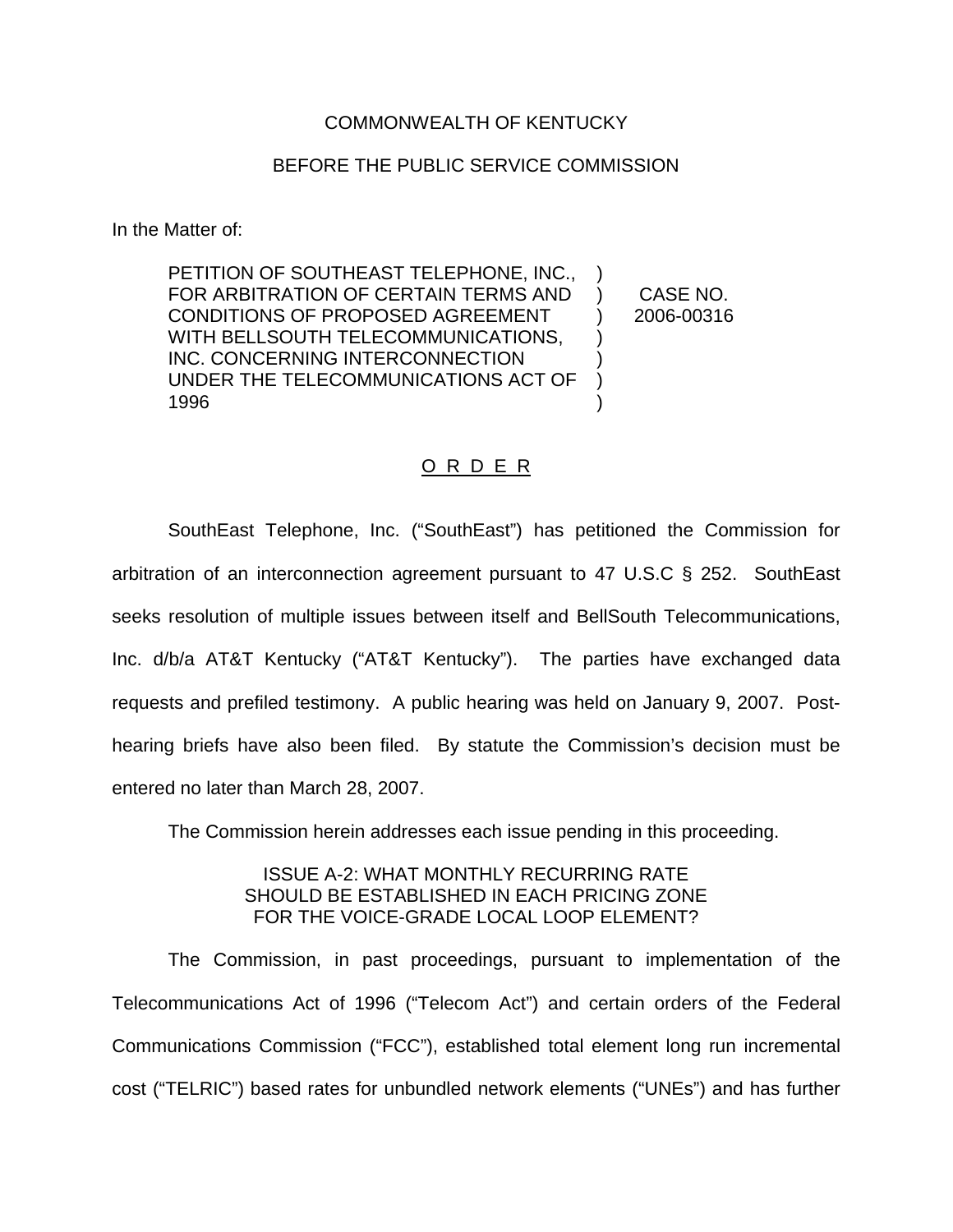deaveraged those rates in accordance with directives of the FCC. Among those rates that were established were the UNE loop rates; those rates were then deaveraged into three zones by ascending cost of each wire center. The Commission's methodology for deaveraging loop rates was to examine the costs of each wire center from lowest cost to highest cost and then choose breaking points for each of the zones. The Commission examined many proposals and breaking points to determine the zones that would most likely lead to the greatest number of competitors entering the competitive market.

SouthEast has proposed that the Commission reexamine the methodology in which it deaveraged those rates and grouped them into zones. SouthEast has proposed to group the wire centers into zones based on universal service fund high-cost support disbursed to each zone, with Zone 1 comprising wire centers receiving no support per line, Zone 2 comprising wire centers receiving support less than or equal to \$2.00 per line, and Zone 3 comprising wire centers receiving more than \$2.00 of support per line.<sup>1</sup> SouthEast calculated and proposed that the UNE loop rates would be \$15.96 in the new Zone 1, \$16.90 in the new Zone 2, and \$21.75 in the new Zone 3. These proposed rates were based on the existing averaged loop rate of \$17.26 per month, taking into account that federal universal support is available to carriers serving customers at higher cost exchanges.<sup>2</sup>

SouthEast argues that its proposal is consistent with the FCC's orders and TELRIC rules. SouthEast further states that its proposal supports the forward-looking

<sup>&</sup>lt;sup>1</sup> Gillan Direct Testimony at 24.

 $2$  Id.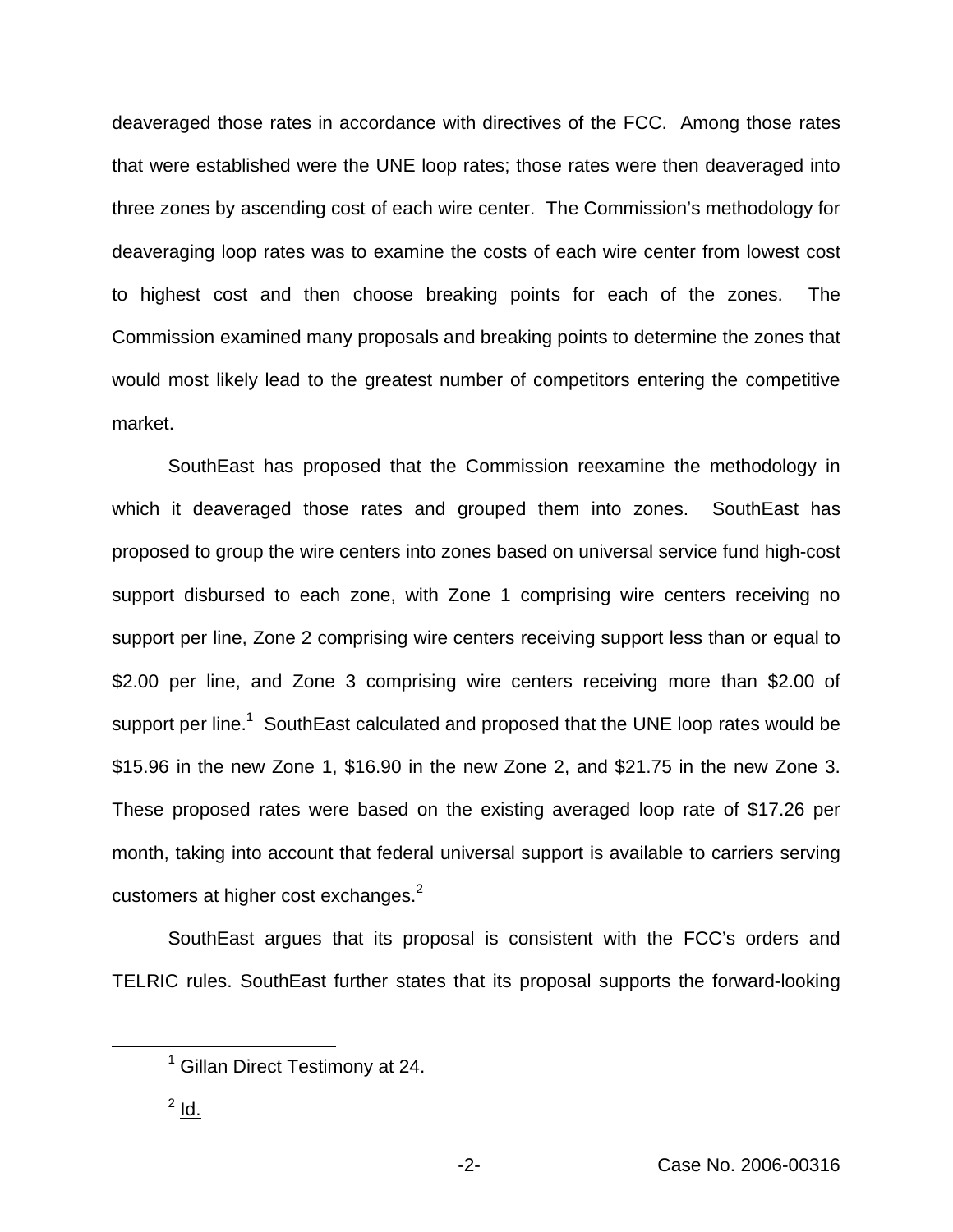cost basis for establishing an ascending ranking of wire centers and grouping them into zones using forward-looking cost-based universal service support amounts distributed among AT&T Kentucky's high-cost zones pursuant to FCC rules. SouthEast also argues that the proposed rates would promote competition in the most rural area of Kentucky.

AT&T Kentucky believes that the Commission should reaffirm the monthly recurring rates that the Commission established in Administrative Case No.  $382<sup>3</sup>$ because those rates were established within a multi-party proceeding. Secondly, AT&T Kentucky believes that ordering different rates or a new zone pricing structure in a twoparty arbitration proceeding would be discriminatory to other competitive local exchange carriers ("CLECs") in Kentucky. AT&T Kentucky also argues that the adoption of SouthEast's proposal would ignore the requirement that UNE loop pricing zones be cost-based. Thirdly, AT&T Kentucky believes that the Commission should not reevaluate the UNE loop rates or zone pricing because there has not been any compelling evidence to warrant reopening Administrative Case No. 382. Finally, AT&T Kentucky argues that to the extent SouthEast is requesting a loop rate under 47 U.S.C. § 271, the Commission should decline, because the Commission does not have jurisdiction to set  $\S 271$  rates and there is no basis for setting a rate different from the  $\S$ 251 rate because loops are still required pursuant to § 251 and those rates are incorporated into § 271.

<sup>&</sup>lt;sup>3</sup> Administrative Case No. 382, An Inquiry into the Development of Deaveraged Rates for Unbundled Network Elements (Ky. PSC December 18, 2001).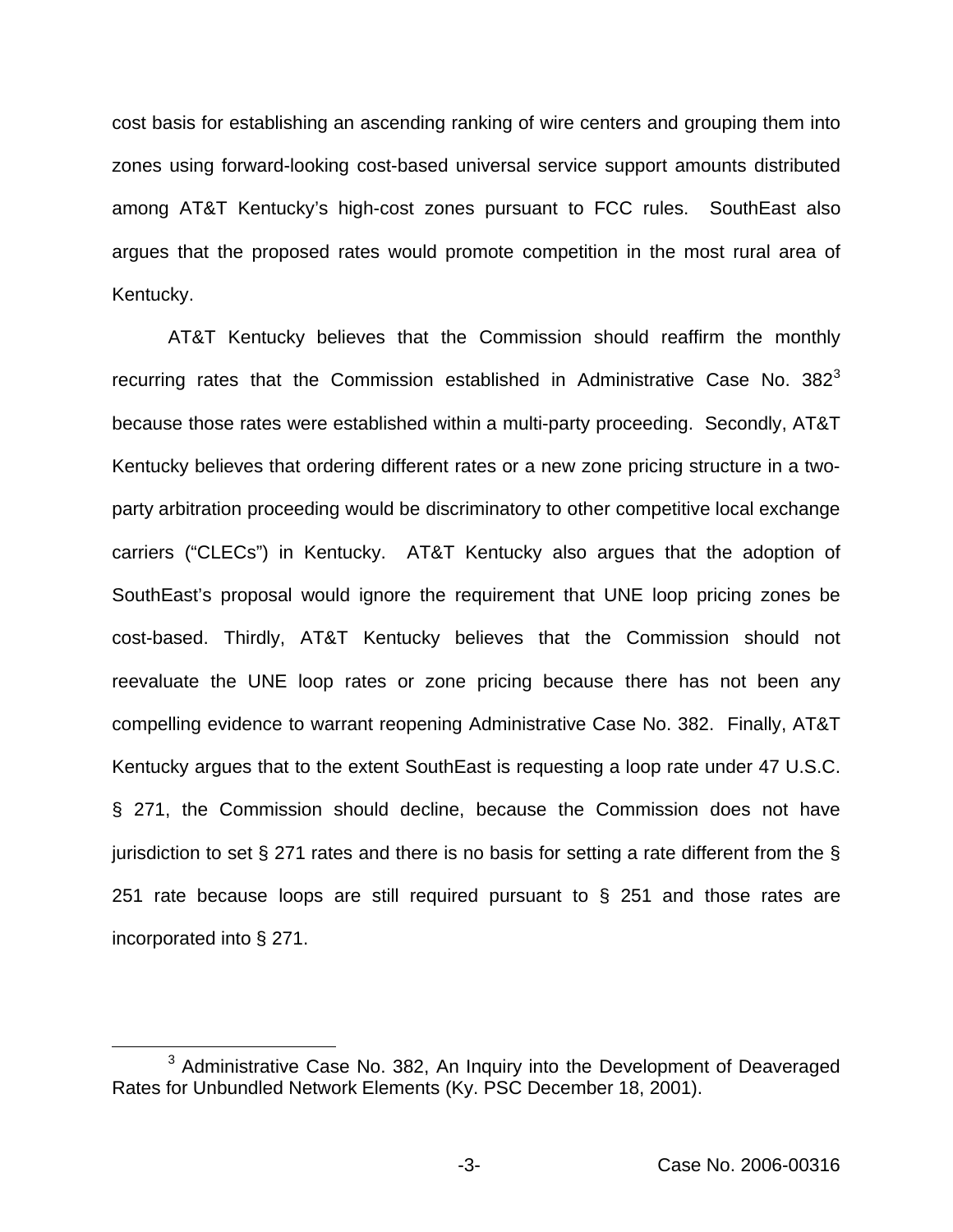Although at the hearing, and in its brief, SouthEast discussed reevaluating the loop rates because of changes to cost inputs, SouthEast is not proposing changes in the average loop rates that were generated based on the comprehensive cost models under review in the 2001 proceeding.<sup>4</sup> Therefore, the Commission will only address the issue of reevaluating the division of the zones.

The Commission will examine each of the arguments of the parties related to the zone changes. First, the proposal submitted by SouthEast in concept may meet the requirements of the FCC rules. 47 C.F.R. § 51.507(f) governs the method in which rates must be deaveraged and states:

State commissions shall establish different rates for elements in at least three defined geographic areas within the state to reflect geographic cost differences. (1) To establish geographically-deaveraged rates, state commissions may use existing density-related zone pricing plans described in Sec. 69.123 of this chapter, or other such cost-related zone plans established pursuant to state law. (2) In states not using such existing plans, state commissions must create a minimum of three costrelated rate zones.

However, while the proposal of SouthEast may satisfy the requirements of the rule, so do many other scenarios. The Commission evaluated many different proposals in Administrative Case No. 382, some of which were compliant with the rule and some of which were not; however, the Commission ultimately settled on one which extended Zone 1 into all areas of the state to promote competition.<sup>5</sup> SouthEast's proposal further expands Zone 1 but drives the price higher, which may have a negative effect on competition. While SouthEast argues that the lower rate proposed by it in Zone 3 would

<sup>4</sup> SouthEast Brief at 13.

<sup>5</sup> Administrative Case No. 382, Order dated December 18, 2001 at 34.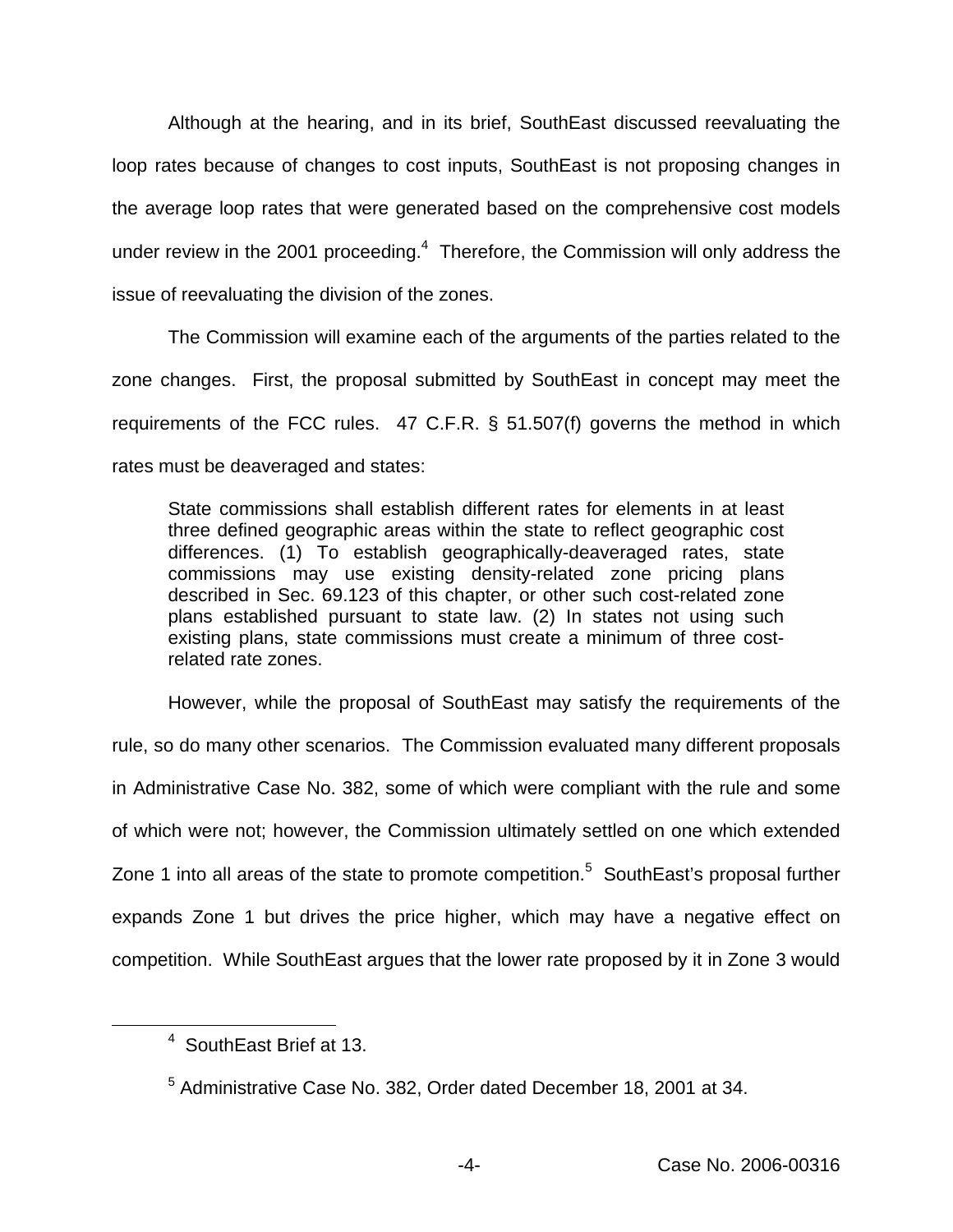enhance competition in the most rural areas of Kentucky, it would certainly have the opposite effect in other areas of the state.

Making adjustments to the zones previously established by the Commission within the context of an arbitration proceeding will result in discriminatory treatment. All the utilities affected by a zone change are not parties to this proceeding. Moreover, zone rates must be set on a statewide basis; otherwise, all CLECs will not pay the same rates, resulting in discrimination. Therefore, it would be improper for the Commission to make changes to the methodology of determining the zones within the context of this proceeding.

# ISSUE A-3: WHAT MONTHLY RECURRING RATE SHOULD APPLY TO THE "PORT" COMPONENT OF THE PLATFORM COMBINATION?

SouthEast proposes a monthly rate of \$4.32 per port per month for the port component of the loop switching transport group of elements. This rate was developed by SouthEast based on AT&T Kentucky data regarding embedded local switching costs contained in the FCC's automated reporting management information system  $("ARMIS")$ .<sup>6</sup> The cost information included central office switching expenses, annual switch-related depreciation expenses, and a contribution toward AT&T Kentucky's common costs, as well as a return on investment in central office switching.<sup>7</sup> SouthEast asserts that it has provided a reasonable basis for this proposed rate.

AT&T Kentucky, on the other hand, argues that the port component of this rate is not an appropriate topic for the Commission to require in arbitration agreements. AT&T

<sup>6</sup> SouthEast Direct Testimony at 28.

 $^7$  Id. at 28-30.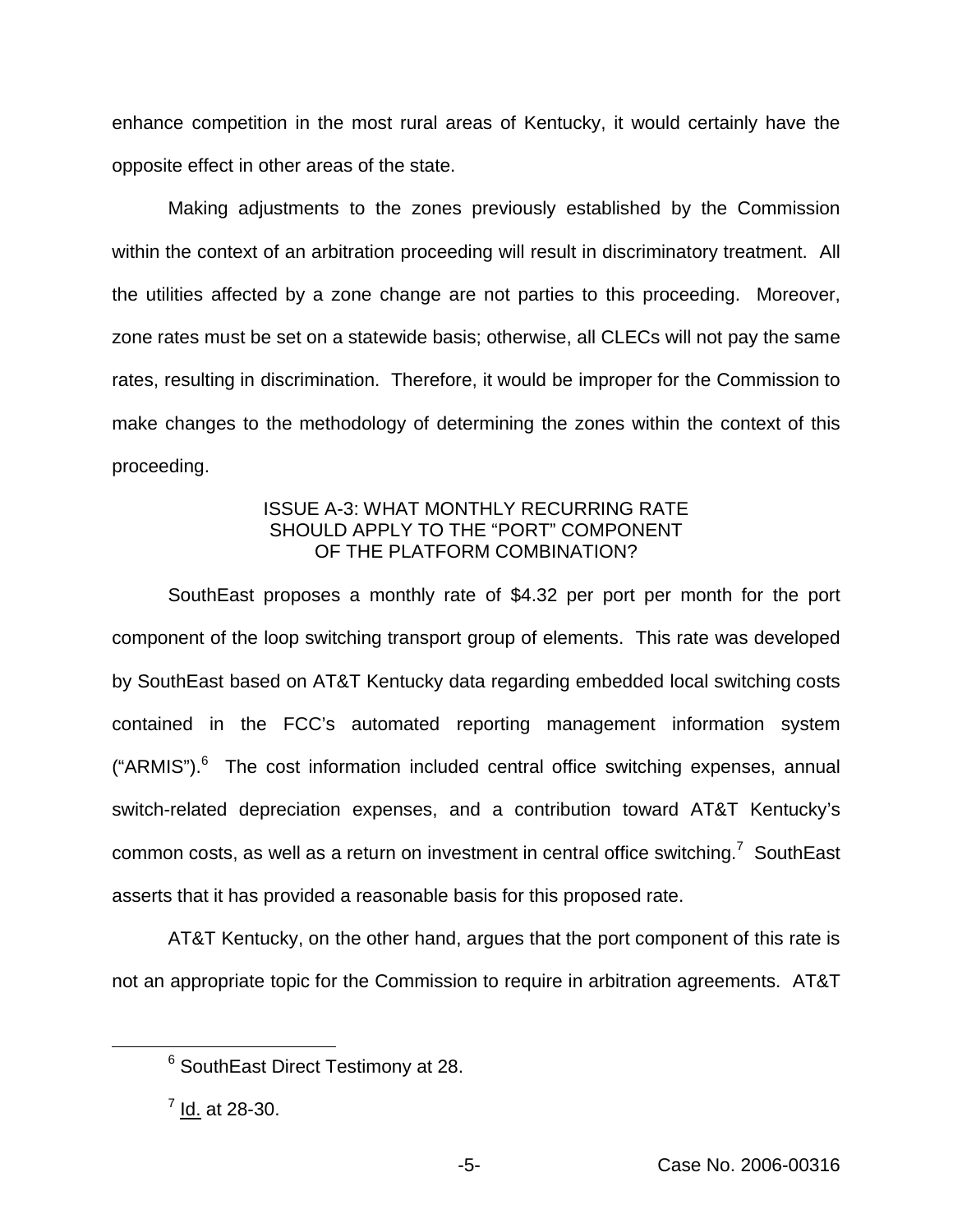Kentucky proffered no response to SouthEast's rate proposal, but asserts that the adoption of any rate for the port component of the elements is outside the Commission's purview. AT&T Kentucky asserts that elements required by 47 U.S.C. § 271 are within the exclusive jurisdiction of the FCC. Further, AT&T Kentucky asserts that this Commission has no authority to establish a specific rate pursuant to 47 U.S.C. § 271 as rates for those facilities must be market-based. AT&T Kentucky also argues that the rate proposed by SouthEast does not meet minimum criteria for establishment of rates pursuant to a just and reasonable standard.

AT&T Kentucky's assertions that this Commission has been deprived of jurisdiction regarding switching and transport elements provided pursuant to 47 U.S.C. § 271 have been addressed in other proceedings.<sup>8</sup> AT&T Kentucky must provide access to switching and transport elements for SouthEast pursuant to § 271.

Network facilities used by AT&T Kentucky to provide access to its competitors pursuant to § 271 are located within this Commonwealth and are used to provide intrastate service. The Commission has jurisdiction over these facilities and services. Nothing in § 271 or in any FCC Order deprives this Commission of jurisdiction over those elements required by AT&T Kentucky to provide as a continuing condition of entry into the in-region long-distance market. The FCC has not pre-empted this Commission from enforcing the requirements of § 271. AT&T Kentucky cannot point to any statutory or regulatory language declaring such pre-emption. The Commission's jurisdiction

<sup>8</sup> Case No. 2005-00519, BellSouth Telecommunications, Inc. Notice of Intent to Disconnect SouthEast Telephone, Inc. for Nonpayment and Case No. 2005-00533, SouthEast Telephone, Inc., Complainant, vs. BellSouth Telecommunications, Inc., Defendant. (Ky. PSC August 16, 2006) at 11 and 12.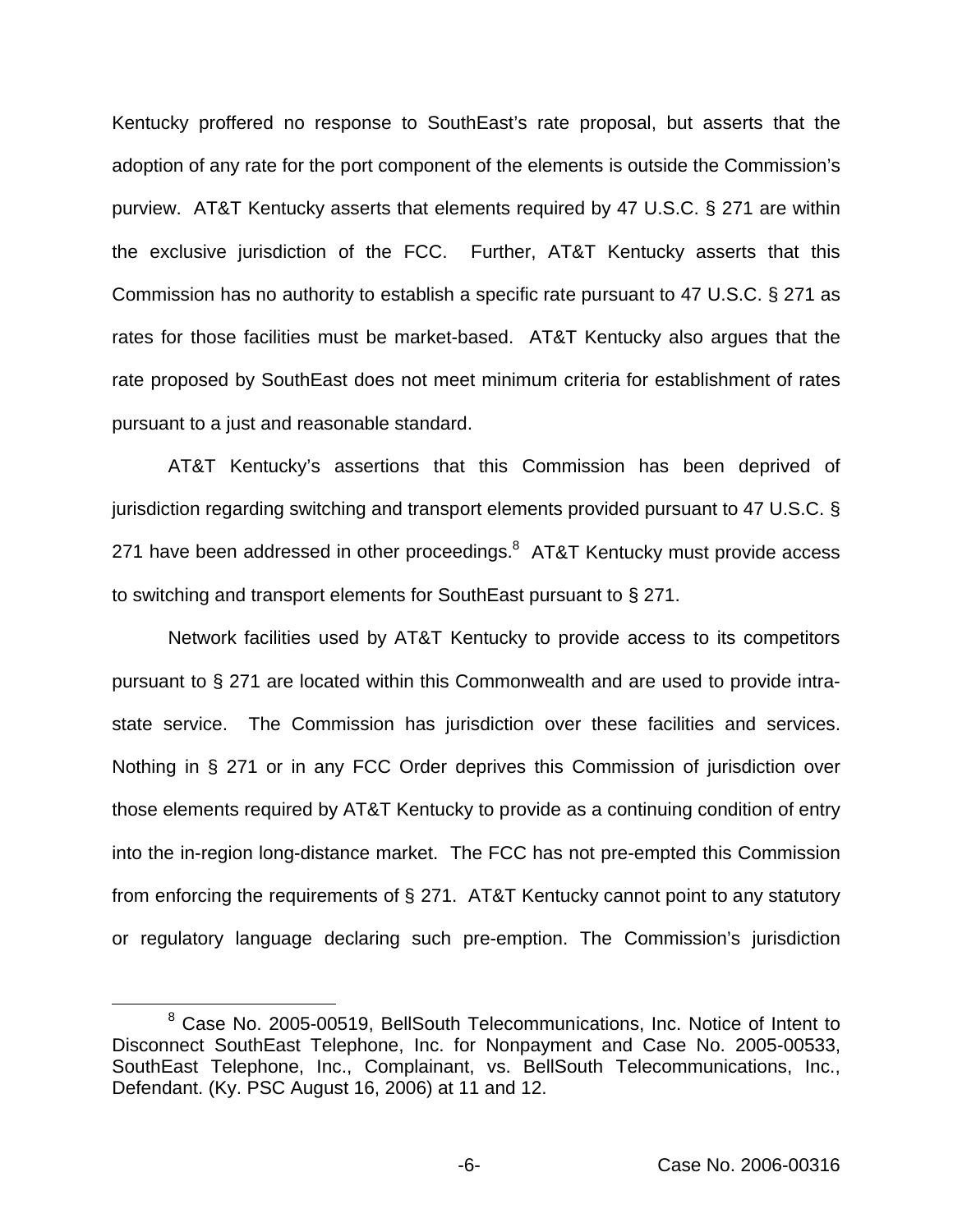extends to pricing disputes regarding those elements required to be provided by AT&T Kentucky pursuant to § 271.

The port rate in dispute in this proceeding is one such element required pursuant to § 271. The appropriate standard for reviewing pricing proposals for § 271 elements as established by the FCC is whether the rates are just, reasonable and nondiscriminatory.<sup>9</sup> Having reviewed the record, the Commission finds that SouthEast based its proposal on the best information available to it. AT&T Kentucky made no counter proposal but instead argued that the rate must be market-based. Given the Commission's determination that pricing disputes for § 271 elements are legitimately within the purview of this Commission and AT&T Kentucky's failure to provide information regarding its market rate proposal, the Commission adopts SouthEast's rate proposal.10 If AT&T Kentucky believes that this rate is inappropriately low, then AT&T Kentucky should submit justification to the Commission for rates that it believes are appropriate. The rate of \$4.32 per port per month shall be utilized unless modified by further Commission Order.

## ISSUE A-4: WHAT RATES, TERMS, AND CONDITIONS SHOULD GOVERN AN INTERCONNECTION ARRANGEMENT IN WHICH AT&T KENTUCKY'S OFFERING OF UNE-L INTERCONNECTED TO SOUTHEAST'S NETWORK AT AN "ADJACENT MEET POINT"?

SouthEast has requested that AT&T Kentucky establish an interconnection arrangement where SouthEast's facilities located adjacent to AT&T Kentucky may be

<sup>9</sup> 47 U.S.C. § 201 and 202.

<sup>&</sup>lt;sup>10</sup> 47 U.S.C. § 252(b)(4) authorizes this Commission to proceed with arbitrations on "the basis of the best information available."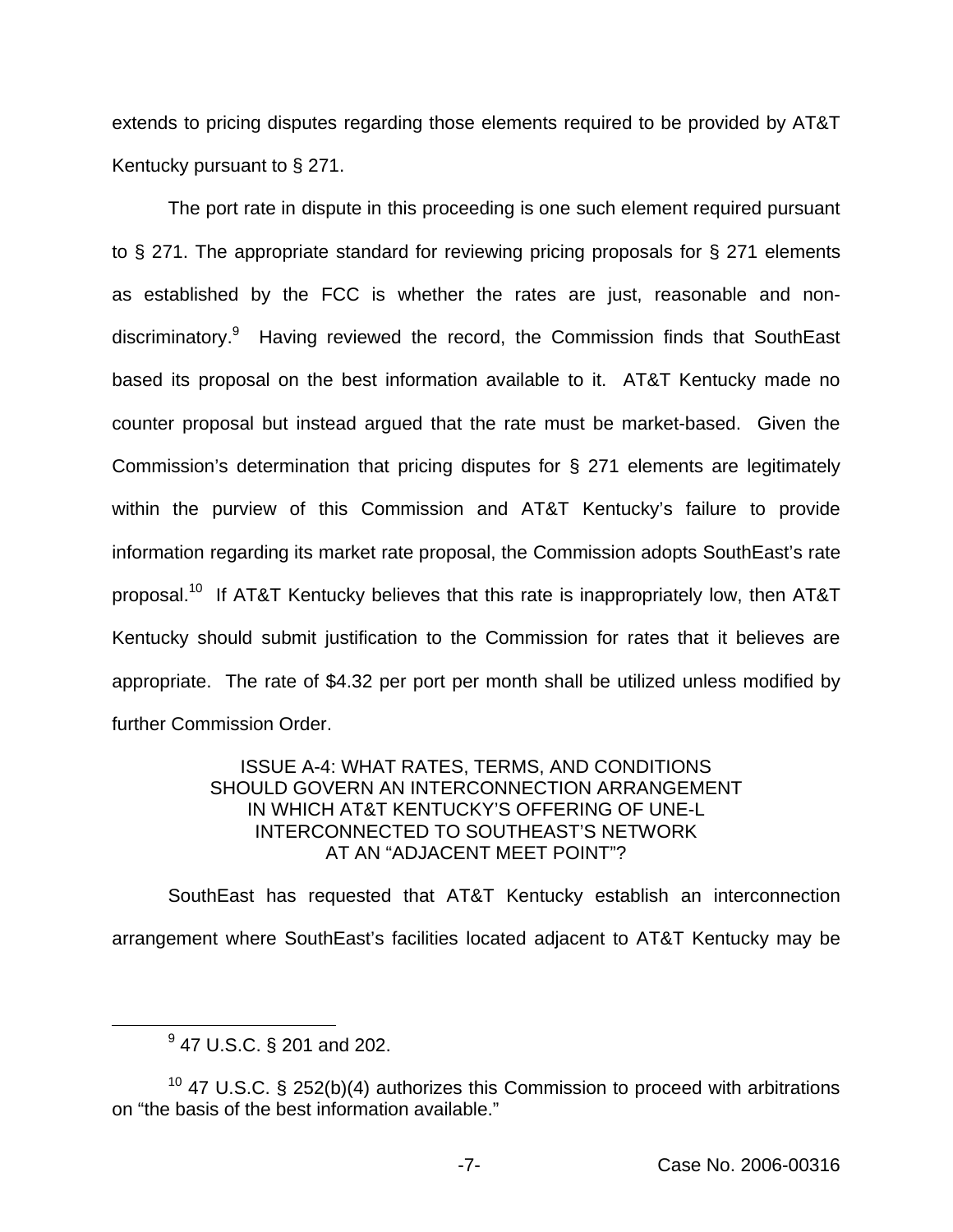connected for the purpose of providing services utilizing UNE loops leased from AT&T Kentucky.

SouthEast has proposed specific terms and conditions, including rates for the requested interconnection arrangement. SouthEast asserts that the proposed arrangement is technically feasible and claims that comparable arrangements are being provided by other Incumbent Local Exchange Carriers ("ILECs"). SouthEast also argues that interconnecting via an adjacent "off-site" meet point, as it has proposed, is considerably less burdensome on AT&T Kentucky than "on-site" collocation which AT&T Kentucky agrees is an acceptable form of interconnection.

AT&T Kentucky argues that SouthEast's request for interconnection at an adjacent meet point is not required by the Telecom Act or FCC rules. AT&T Kentucky claims that an ILEC's obligation to allow interconnection as sought by SouthEast extends only to a point on the ILEC's premises and does not include "collocation" on non-AT&T Kentucky property. AT&T Kentucky asserts that the requirements of "collocation" are limited to areas on the ILEC's premises unless available space has been exhausted.

The Telecom Act clearly establishes the duty of all telecommunications carriers to interconnect with each other.<sup>11</sup> The Telecom Act further requires all ILECs to permit interconnection with the ILEC's network at any technically feasible point within the carrier's network.<sup>12</sup> Even more specific to this case, the Telecom Act also requires ILECs to provide any requesting telecommunications carrier with nondiscriminatory

<sup>11 47</sup> U.S.C.  $\S$  251(a)(1).

 $12$  47 U.S.C. § 251(c)(2)(B).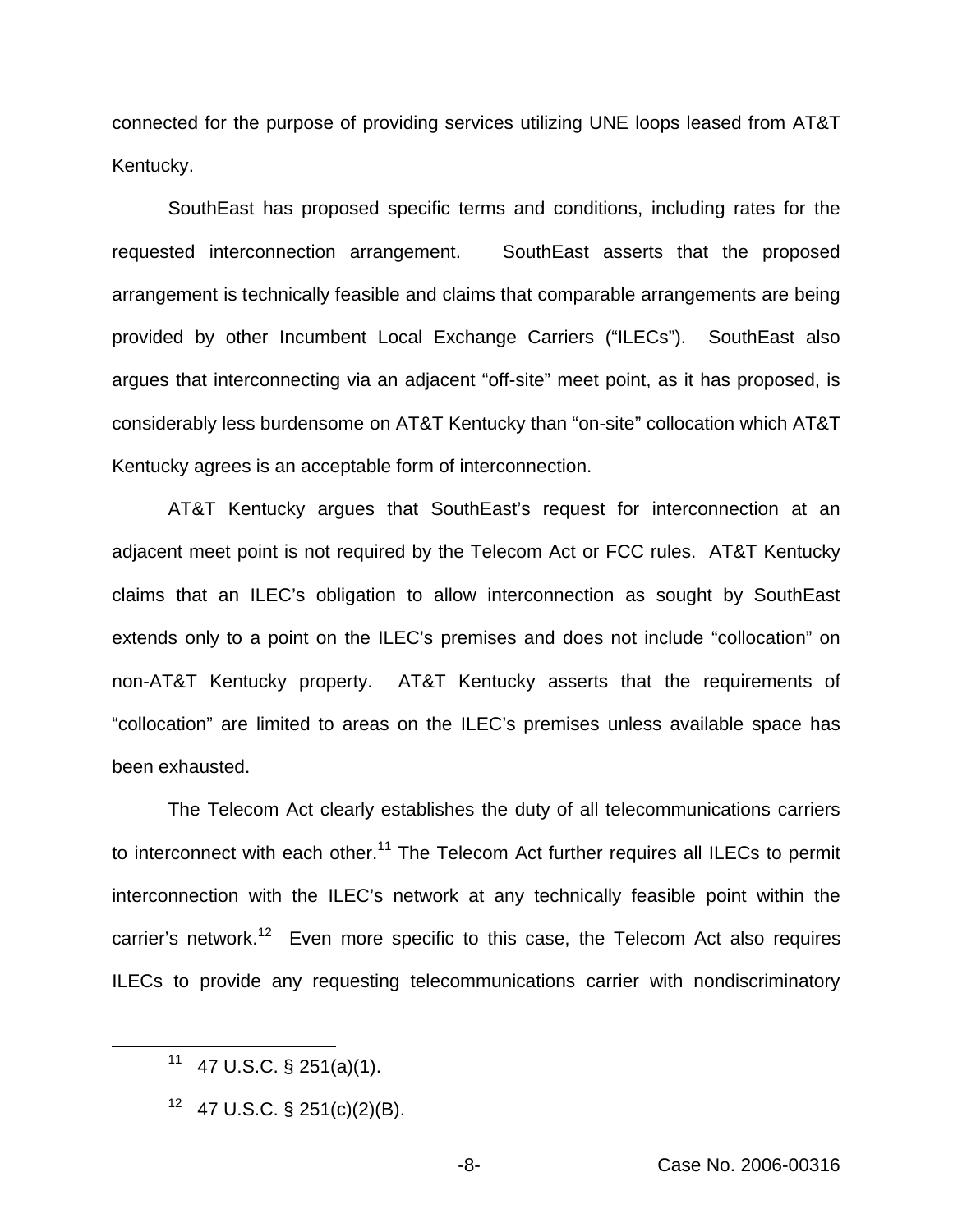access to UNEs "at any technically feasible point on rates, terms, and conditions that are just, reasonable, and nondiscriminatory."<sup>13</sup> Although collocation of equipment necessary for interconnection or access to UNEs, either physically or virtually, at the premises of the local exchange carrier is a means by which a requesting carrier may interconnect or utilize UNEs, $<sup>14</sup>$  it is not the only method.</sup>

According to the FCC, technically feasible methods of obtaining interconnection or access to UNEs include, but are not limited to:

- (1) Physical collocation and virtual collocation at the premises of an incumbent LEC; and
- (2) Meet point interconnection arrangements. <sup>15</sup>

The FCC rules elaborate that even when physical and virtual collocation are not technically feasible, "the incumbent LEC shall provide other methods of interconnection and access to unbundled network elements to the extent technically feasible."<sup>16</sup>

Based on the evidence before this Commission, the interconnection arrangement sought by SouthEast is permitted and in fact required by both the Telecom Act and FCC rules. SouthEast is proposing to interconnect its facilities with those of AT&T Kentucky for the purpose of accessing UNEs. SouthEast will build and maintain its network to a meet point and requests AT&T Kentucky do the same. AT&T Kentucky has failed to

- $13$  47 U.S.C. § 251(c)(3).
- $14$  47 U.S.C. § 251(c)(6).
- <sup>15</sup> 47 C.F.R. § 51.321(b).
- <sup>16</sup> 47 C.F.R. § 51.321(e)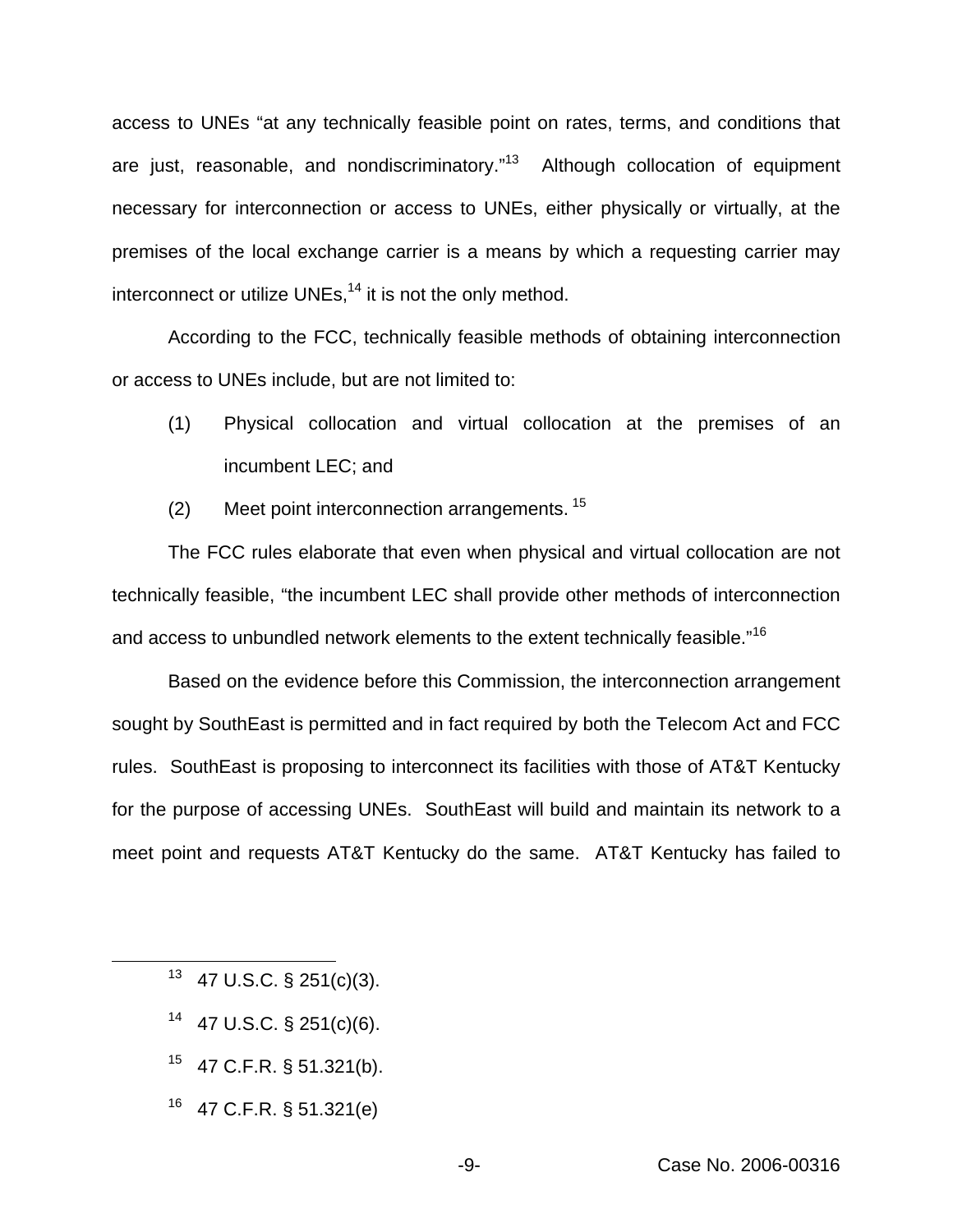offer any arguments or evidence that SouthEast's proposed method of interconnection and access to UNEs is not technically feasible. Furthermore, AT&T Kentucky's assertion that its obligation to permit "collocation" may somehow restrict other methods of interconnection or access to UNEs is without relevance or merit. Even if the proposed method of interconnection were accurately defined as "collocation," the FCC rules clearly contemplate "other methods of interconnection and access to unbundled network elements" in lieu of collocation.<sup>17</sup> Based on the foregoing, the Commission finds that SouthEast's proposed interconnection arrangement should be implemented.

# ISSUE A-8: WHAT RATES, TERMS, AND CONDITIONS SHOULD APPLY TO THE PARTIES' RESPECTIVE "DISPATCHED/NO TROUBLE FOUND" CHARGES?

AT&T Kentucky has an obligation to provide operations support services for the elements and services that it provides to CLECs, including nondiscriminatory maintenance and repair of network facilities. When a CLEC customer experiences an outage or other trouble on its line, that customer contacts the CLEC office for repair of the facilities. If that facility is provided to the CLEC by AT&T Kentucky, then the CLEC must contact AT&T Kentucky for repair or maintenance of the facility. When a technician finds no evidence of a problem with the service, this is known as a "No Trouble Found" condition. It is quite common in the telecommunications industry for this to occur due to changes that may occur between the time the technician responds to the problem and the time when it was reported. Changing weather conditions can contribute to problems with telecommunications service.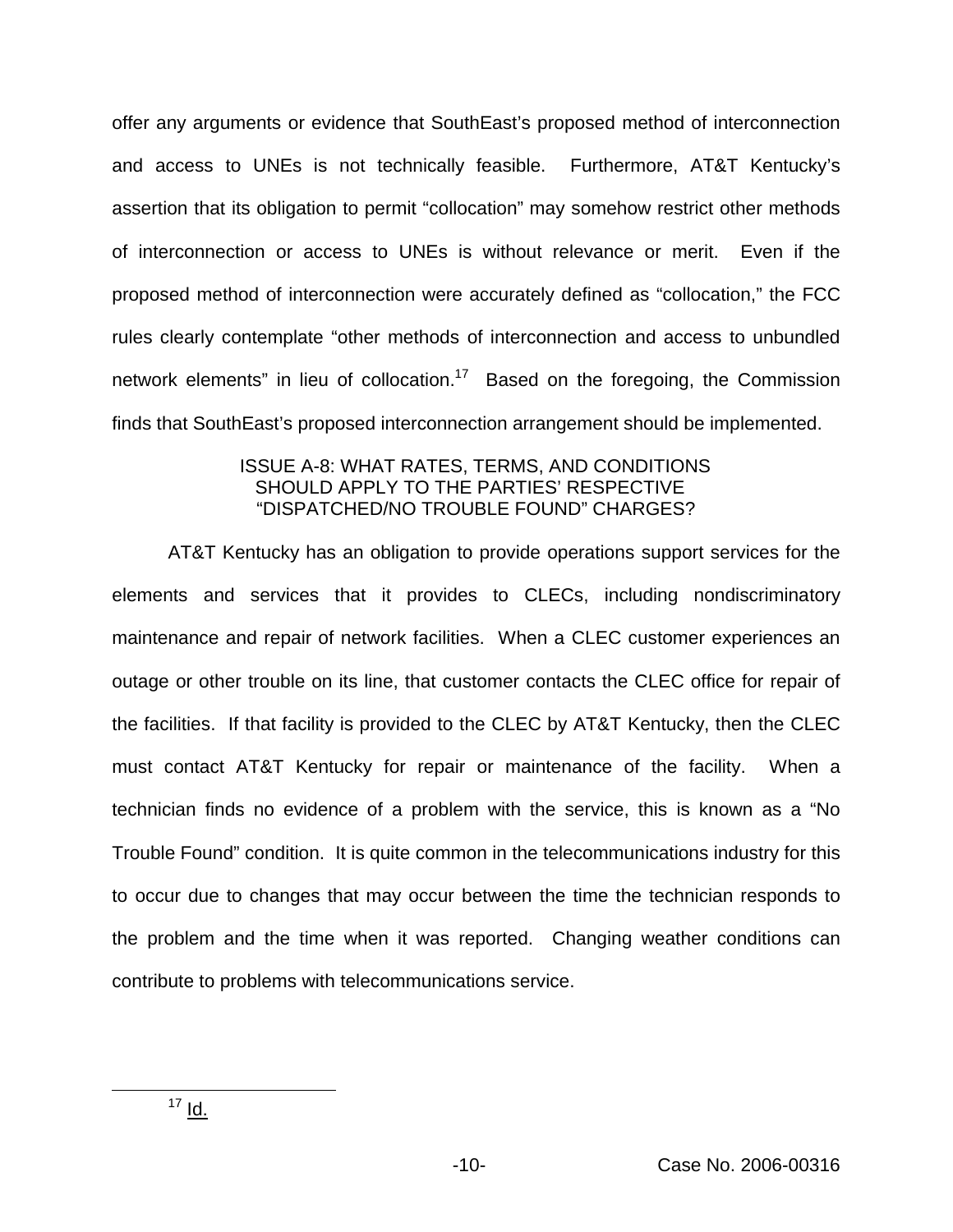When a technician reports a "No Trouble Found," AT&T Kentucky will charge a CLEC for "Dispatched/No Trouble Found" charges. If the same problem is reported on the same line within 30 days and the technician identifies and repairs the problem, AT&T Kentucky will then issue a bill credit to the CLEC for the "Dispatched/No Trouble Found" charges.

SouthEast raises this issue in this arbitration because it experiences a high failure rate in addressing problems on the first dispatch; therefore, AT&T Kentucky in turn bills SouthEast for "Dispatched/No Trouble Found." Although SouthEast admits that it does receive bill credits for "Dispatched/No Trouble Found" charges, it has problems verifying the charges and credits. SouthEast does not receive an itemized billing of "Dispatched/No Trouble Found" charges and credits.

SouthEast has proposed two changes to the process. First, SouthEast has proposed that it receive an itemized billing for "Dispatched/No Trouble Found" charges and credits so that it can track and audit the charges and credits. Second, SouthEast has proposed that in the event of a "No Trouble Found" which is later found on AT&T Kentucky's network, then SouthEast will be able to bill AT&T Kentucky an identical "Dispatched/No Trouble Found" charge.

AT&T Kentucky's position on the issue is that the Commission should conclude that the terms and conditions previously approved by the Commission and contained in interconnection agreements with all CLECs in Kentucky should also apply to SouthEast. AT&T Kentucky also has in place the Self-Effectuating Enforcement Mechanism ("SEEM") measurement "Customer Trouble Report Rate and Percent Repeat Customer Troubles Within 30 Days." This SEEM measurement allows SouthEast to receive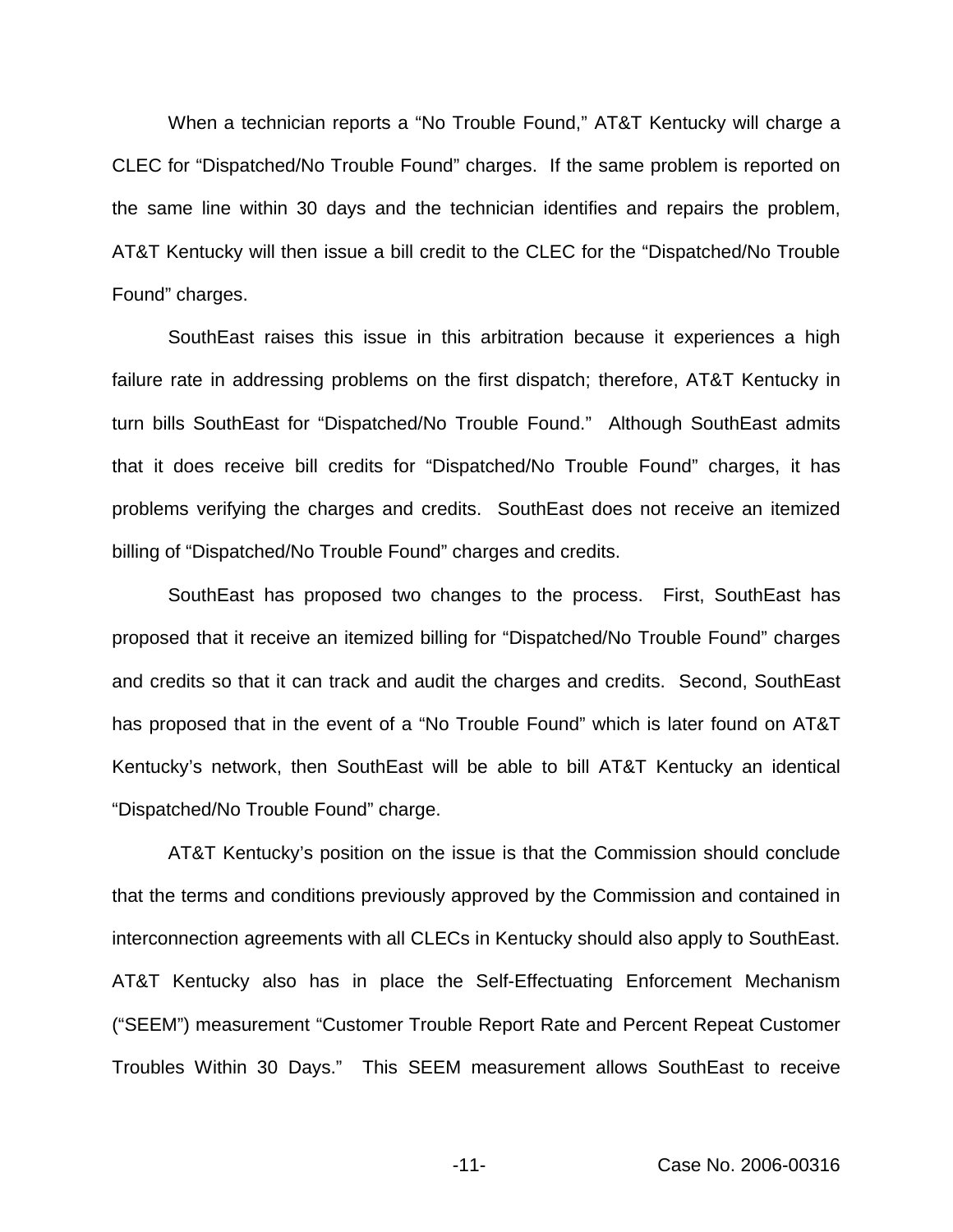SEEM penalty payments should service not be at parity with AT&T Kentucky's service to its own customers. Additionally, AT&T Kentucky contends that this issue is not properly before the Commission for resolution because it was not properly raised in the negotiation period. SouthEast has responded to AT&T Kentucky's allegation that this issue is not properly before the Commission by stating in its brief that the issue was raised in letters dated April 13, 2005 and February 23, 2006 and on other occasions.

Initially, the Commission must determine if the issue is properly before the Commission. SouthEast did raise the issue in the petition for arbitration. AT&T Kentucky responded to the petition and addressed the issue in testimony. AT&T Kentucky did not make a motion to exclude the item from the arbitration. Therefore, the issue is properly before the Commission to arbitrate.

As discussed above, the "No Trouble Found" condition is certainly one that commonly arises in the telecommunications industry. The fact that a technician is unable to find a problem on the first visit to the premises does not indicate a failure of the technician to properly do his job. As explained above, there is a penalty plan in place that would compensate SouthEast should it experience a higher than average failure rate, and this is the proper mechanism to assess liquidated damages.

The 30-day interval that is currently in place has been found to be reasonable in the past, and the evidence in this case doesn't suggest that it should be changed. Additionally, should SouthEast receive substandard service in relation to the service that AT&T Kentucky provides its own customers, then SouthEast would be eligible to receive penalty payments from AT&T Kentucky. Therefore, the Commission will adopt the language of AT&T Kentucky for this item.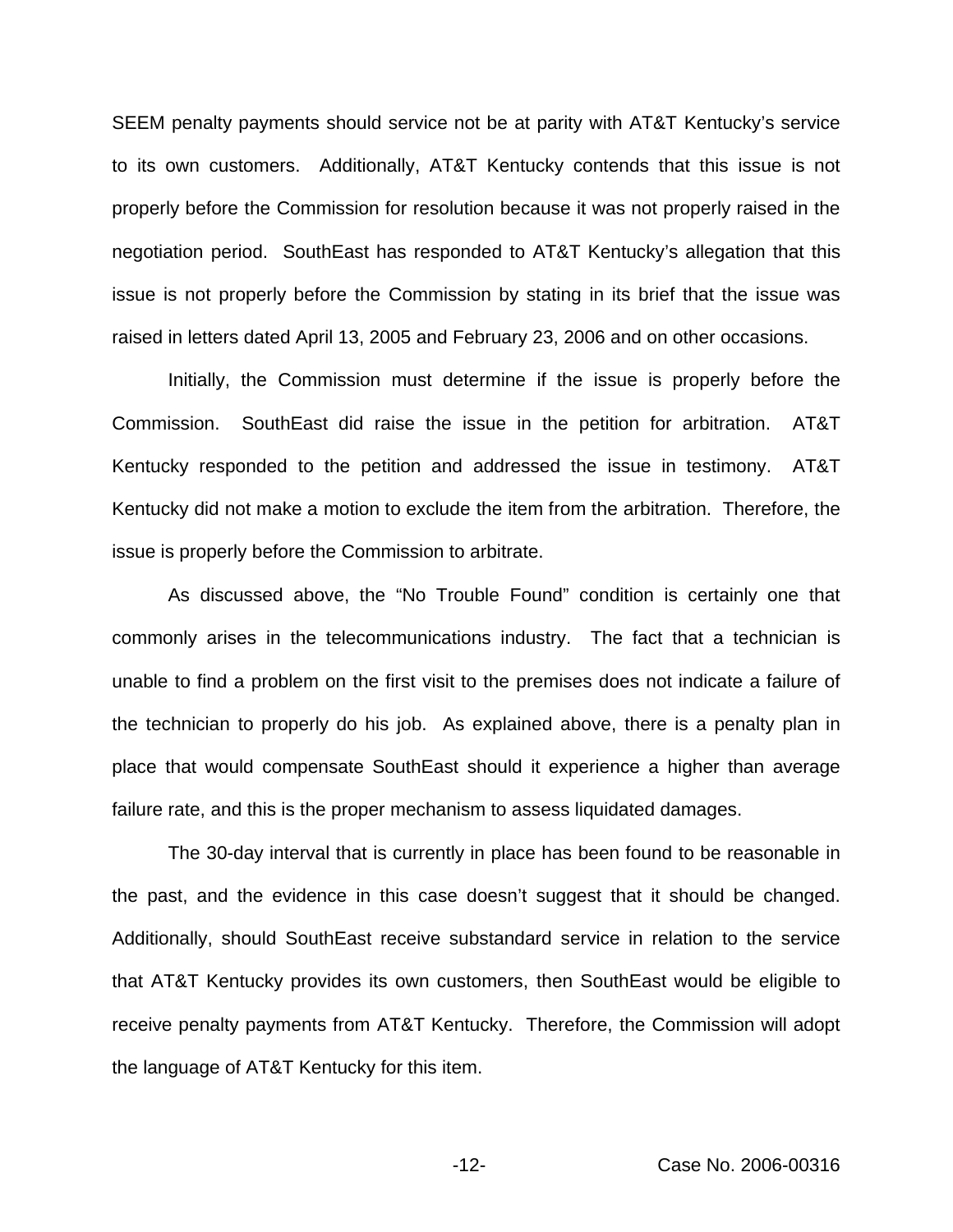# ISSUE A-9: MUST AT&T KENTUCKY PROVIDE DATA ON THE LOCATION AND TYPE OF CERTAIN NETWORK FACILITIES AND THE NUMBER OF CUSTOMER LINES AND GEOGRAPHIC SERVICE AREA OF SUCH FACILITIES? IF SO, AT WHAT RATE?

SouthEast requests AT&T Kentucky provide data on the actual geographic location of AT&T Kentucky's remote terminals ("RTs") along with associated end-user telephone numbers and locations in a format with sufficient detail to allow it to effectively serve SouthEast customers.

SouthEast advises that the requested information is required in order to design its network to reach customer locations. SouthEast admits that AT&T Kentucky makes certain information available regarding RT locations and subtending customers but claims such information is cryptic and lacks sufficient detail to actually locate the facilities in rural areas. SouthEast asserts that AT&T Kentucky must have more comprehensive information on the location of RTs available either from internal database systems or via mapped resources used by AT&T Kentucky technicians. SouthEast demands that AT&T Kentucky provide the technical information about its network facilities consistent with 47 C.F.R. § 51.307(e), regardless of the format, on terms that are just, reasonable and nondiscriminatory.

AT&T Kentucky contends that it is under no obligation to provide the information being sought by SouthEast and further argues that the Commission has no authority to address this matter. Nevertheless, AT&T Kentucky claims that it is currently providing RT location information to SouthEast, as well as other CLECs, at a rate agreed to by those parties. According to AT&T Kentucky, the information currently being voluntarily supplied to SouthEast is in the same form that is available to AT&T Kentucky itself.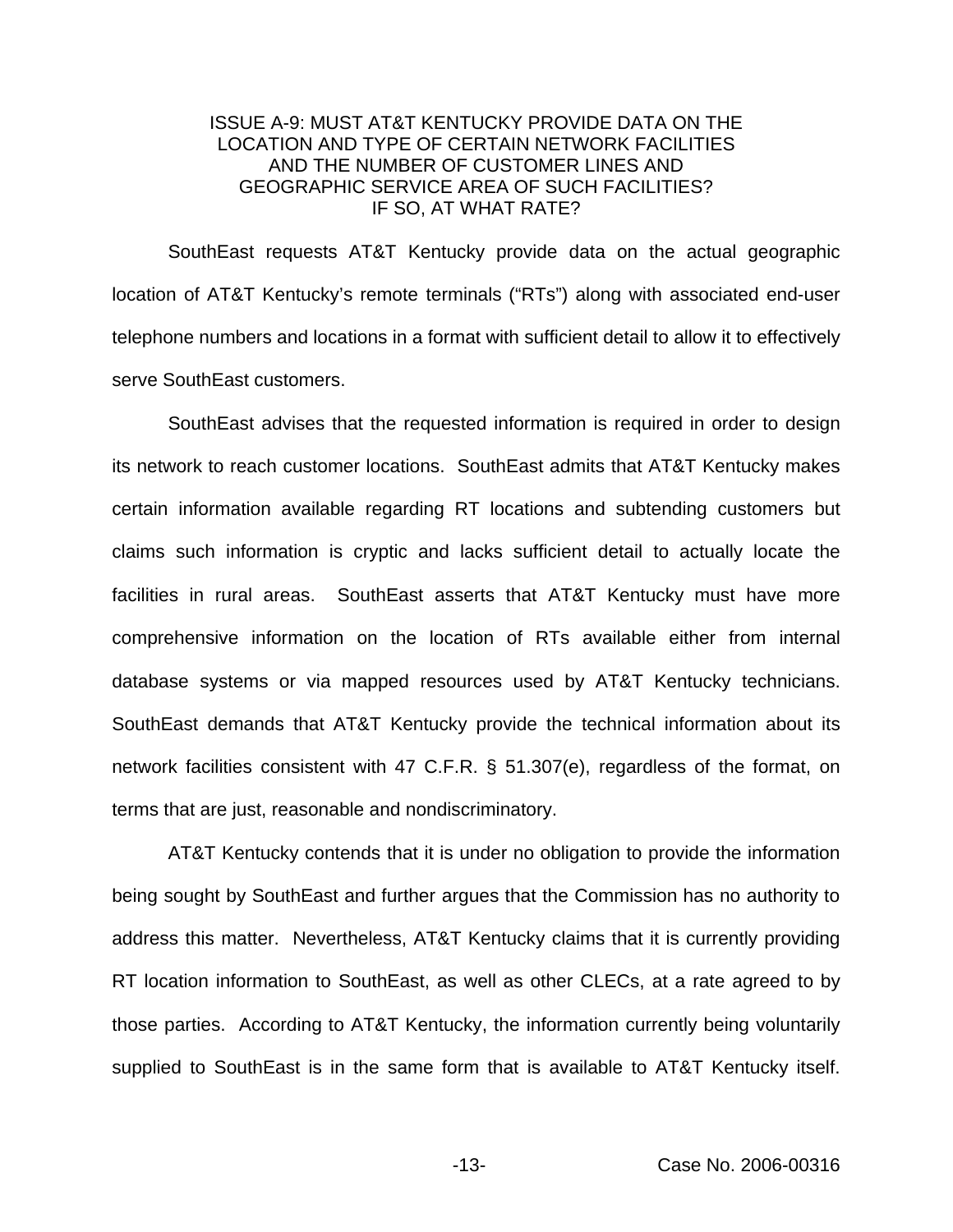Therefore, even if the Commission had jurisdiction over this issue, AT&T Kentucky asserts there is no remedy required.

The Telecom Act requires all local exchange carriers to provide any requesting carrier access to UNEs on rates, terms and conditions that are just, reasonable and nondiscriminatory.18 Terms and conditions are just, reasonable and nondiscriminatory if they are, at a minimum, no less favorable than the terms and conditions under which the ILEC provides such elements (i.e., functions) to itself.<sup>19</sup> The FCC has identified operations support systems consisting of pre-ordering, ordering, provisioning, maintenance and repair, and billing as specific functions of the network that must be made available by ILECs on an unbundled basis pursuant 47 U.S.C. § 251(c)(3).<sup>20</sup> Preordering and ordering information includes the existence, type and location of any electronic or other equipment on the loop such as digital loop carrier or other remote concentration devices and feeder/distribution devices.<sup>21</sup>

Contrary to AT&T Kentucky's contention, § 251 of the Telecom Act and subsequent FCC rules clearly contemplate ILECs making available the type of information sought by SouthEast in this arbitration proceeding. The Commission finds that it not only has jurisdiction over such matters, it most certainly does have the authority to resolve any interconnection-related disputes pursuant to §§ 251 and

- <sup>19</sup> 47 C.F.R. § 51.313(b)
- <sup>20</sup> 47 C.F.R. § 51.313(c) and 47 C.F.R. § 51.319(g).
- <sup>21</sup> 47 C.F.R. § 51.5, Definition of "Pre-ordering and ordering."

 $18$  47 U.S.C. § 251(c)(3).